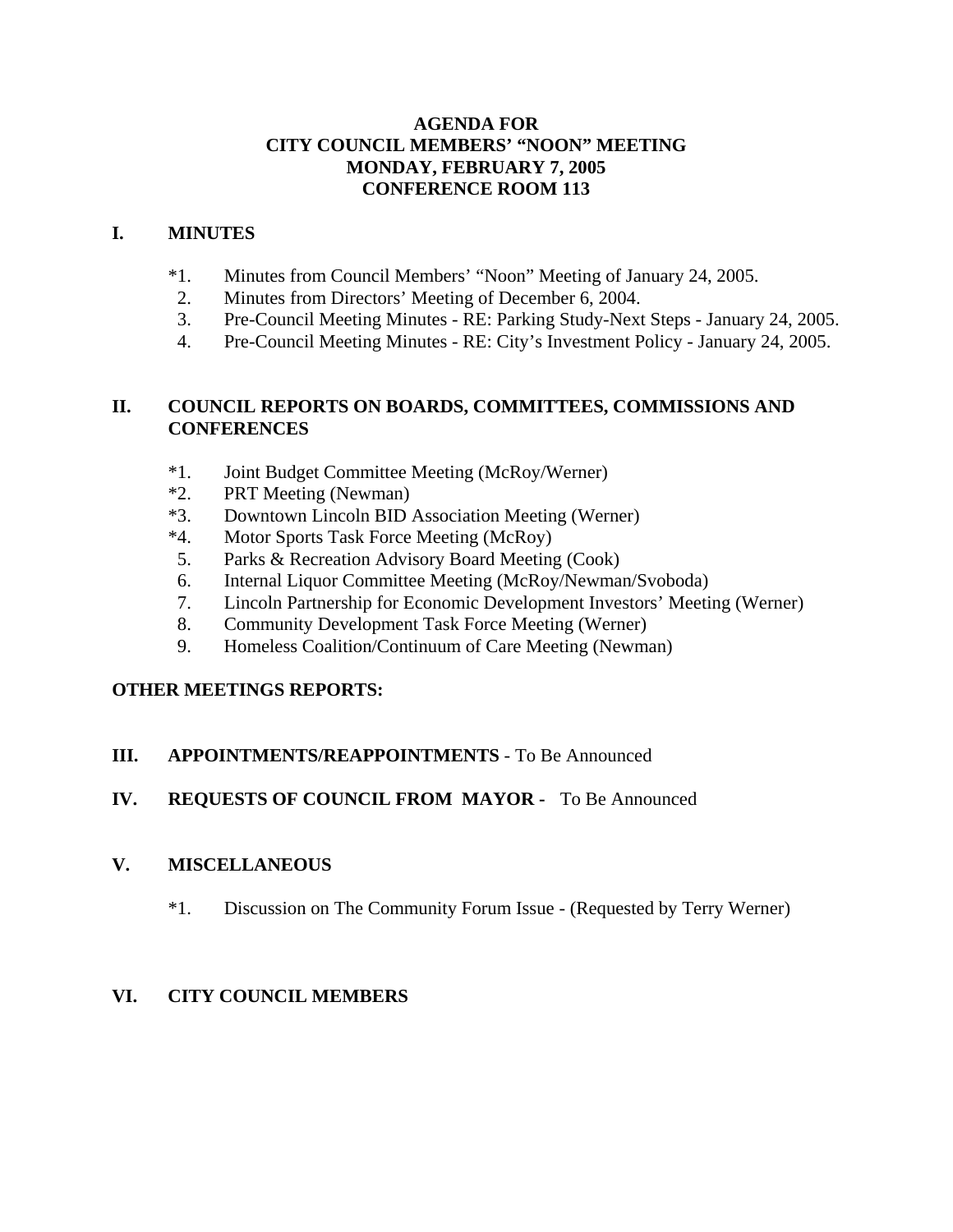#### **VII. MEETINGS/INVITATIONS -**

- 1. Annual Meeting Great Plains Trails Network on Sunday, February 13, 2005 at 1:00 p.m. at BryanLGH East Plaza Conference Center - Panel Presentation: the Necessity of Trails in Creating a Healthy Community; The Significance of the "Trails Hub" of Antelope Valley; Critical Bicycle Trails and Lanes in the Downtown Master Plan - (See Invitation)
- 2. The Lincoln-Lancaster County Health Department ground breaking ceremony on Wednesday, April 6, 2005 at 3:00 p.m. - A Reception in the Training Center will immediately follow the ceremony - (See E-Mail Invitation)
- 3. The City Finance Department would like to invite you to a Retirement Reception for Betty Surls on Wednesday, February 23, 2005 from 2:00 p.m. to 4:00 p.m. in Conference Room 106 - (See Invitation)
- 4. Cordially invited as a guest of BryanLGH Health System President & CEO Lynn Wilson & the BryanLGH Foundation Board of Directors to a Community Leaders Luncheon on Thursday, February 24, 2005 from Noon to 1:30 p.m. at BryanLGH Medical Center East, 1600 South  $48<sup>th</sup>$  Street (Luncheon held on the  $6<sup>th</sup>$  floor of the new Physician Tower) - RSVP by Feb.  $21^{st}$  at 481-8605 or by returning the RSVP card - (See Invitation)

## **VIII. ADJOURNMENT**

## **\*HELD OVER FROM JANUARY 31, 2005.**

ca020705/tjg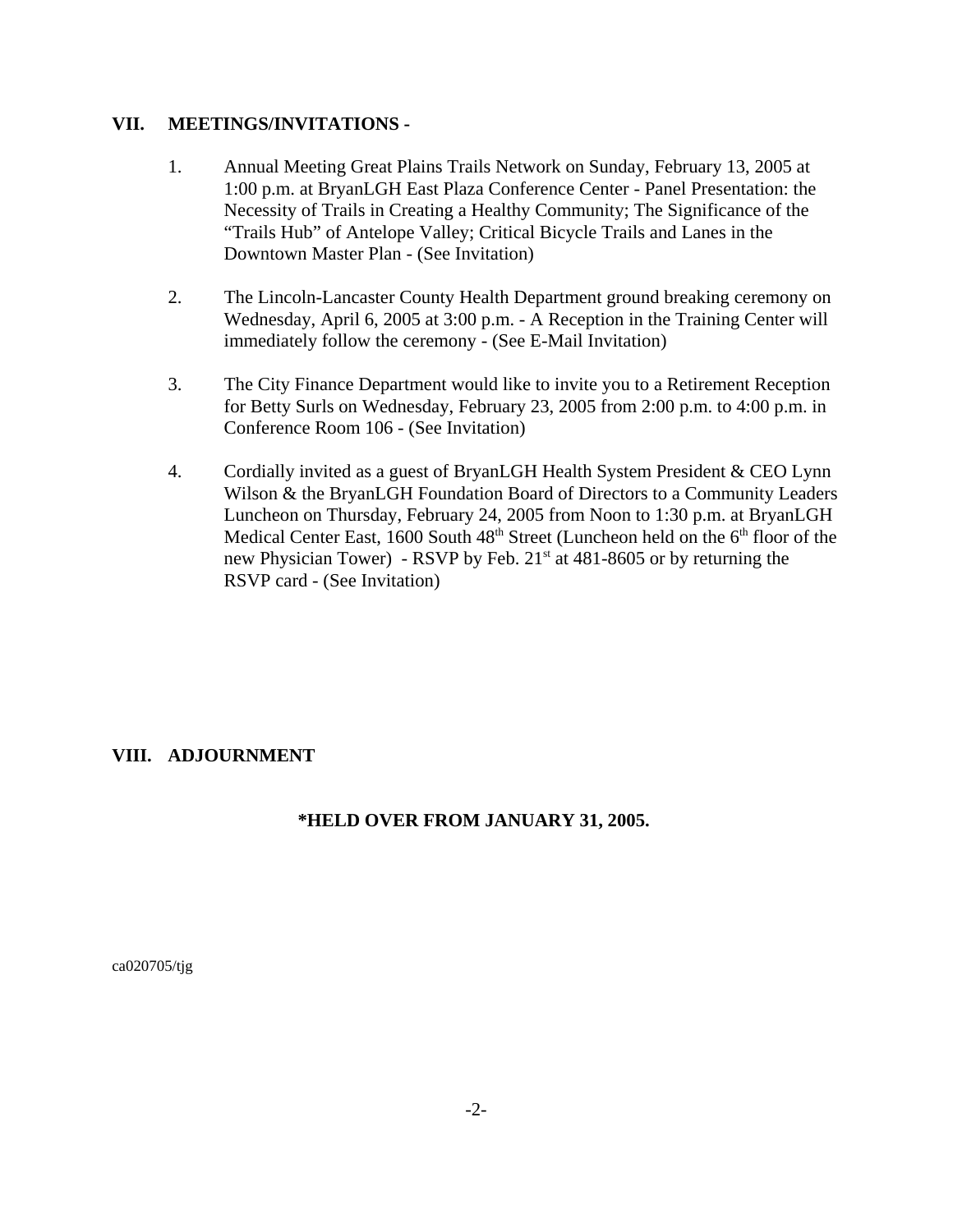## **MINUTES CITY COUNCIL MEMBERS' "NOON" MEETING MONDAY, FEBRUARY 7, 2005** *CONFERENCE ROOM 113*

*Council Members Present:* Terry Werner, Chair; Ken Svoboda, Vice-Chair; Jon Camp, Jonathan Cook, Glenn Friendt, Annette McRoy, Patte Newman; ABSENT: None

*Others Present:* Mark Bowen, Corrie Kielty, Ann Harrell, Mayor's Office; Dana Roper, City Attorney; Deane Finnegan, Executive Director of Leadership Lincoln; Joan Ray, Council Staff; Darrell Podany, Aide to Council Members Camp, Friendt and Svoboda; Deena Winter, Lincoln *Journal Star* representative.

# **I MINUTES**

- 1. Minutes from Council Members' "Noon" Meeting of January 24, 2005.
- 2. Minutes from Directors' Meeting of December 6, 2004.
- 3. Pre-Council Meeting Minutes RE: Parking Study-Next Steps January 24, 2005.
- 4. Pre-Council Meeting Minutes RE: City's Investment Policy January 24, 2005.

Mr. Werner requested a motion to approve the above-listed minutes. Ken Svoboda moved approval of the minutes by acclamation. Patte Newman seconded the motion, which carried by unanimous consent of the Council Members.

# **II. COUNCIL REPORTS ON BOARDS, COMMITTEES, COMMISSIONS AND CONFERENCES -**

 1. JOINT BUDGET COMMITTEE (McRoy/Werner) Mr. Werner reported that the big discussion had been on StarTran and the Keno policy which will be discussed at the Common Meeting tomorrow. The new Director of United Way attend this as his first JBC meeting, and Mr. Werner thought the new director would probably continue to attend the meetings.

 2. PRT (Newman) Ms. Newman noted that there are a couple of cases that just keep lingering. She thought one would be prosecuted soon. There seems to be a national phenomenon of hoarding. People go out, pick up collectibles and, thinking they're kind of cool things, store them, then their garages and porches are full....so that seems to be the cause of a lot of the complaints. It just goes on and on and on.

 3. DOWNTOWN LINCOLN BID ASSOCIATION (Werner) Mr. Werner reported that they had discussion on the Downtown Master Plan and an update on the Downtown Parking. Both of these issues are discussions that we've had here at the Council level - so there isn't really anything new to report on that.

 4. MOTOR SPORTS TASK FORCE (McRoy) Ms. McRoy stated that she thought the meeting had been cancelled. She was attending a Council Meeting and would have been unable to attend anyway. It was noted that the Motor Sports Task Force covers a much broader scope than just the dirt track.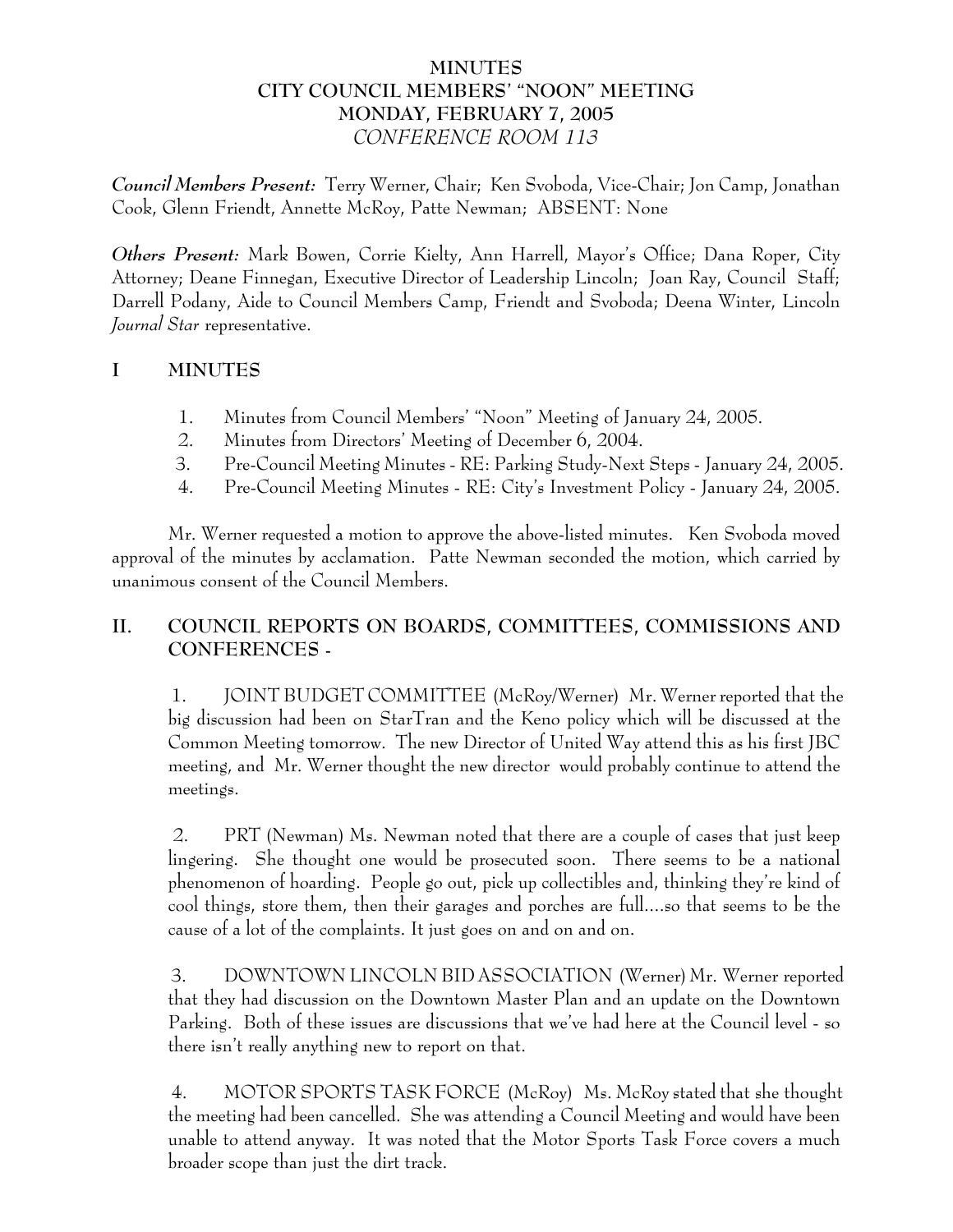5. PARKS & RECREATION ADVISORY BOARD (Cook) Mr. Cook reported that there isn't a lot of golf played in January. Regarding the open space bond issue, the Trust for Public Lands has recommended that we not go forward with the open space bond, because there is a need to build more community support first. They aren't confident of the prospects for [the passage of the] bond issue given the current circumstances.

There will be an annual "Art in the Garden" event in the Sunken Gardens. They will be setting up art work from various local artists. The collection will be displayed year-round, but these pieces of artwork will have price tags attached and can be bought; however, the buyer doesn't get them until after the display period is completed at the end of the year. This is a good fund raising mechanism that has been used elsewhere.

There were some requests made to the Winnett Trust for \$19,000 for the new Rebecca. They are also requesting \$6,000 for interpretive panels about the Sunken Garden's History that would be displayed in the Sunken Garden's area.

The big deal that will affect Council will be coming up at the February  $28<sup>th</sup>$  public hearing on the Woods Park Master Plan Update. The controversy there is still the Tennis Courts - an on-going controversy for more than 15 years. The old plan called for a tennis court in the southeast corner of the park and the neighbors are still very opposed to that. He felt Council would probably be personally lobbied by both the Tennis Association people and the neighbors. So, be prepared for February 28th.

Mr. Werner asked if the Council hadn't approved the tennis complex at  $84<sup>th</sup>$  and South Streets. He asked if that project had been started? Mr. Bowen said that it had not. Mr. Werner asked if it were going to be built? Mr. Bowen's response was inaudible.

 6. INTERNAL LIQUOR COMMITTEE (McRoy/Newman/Svoboda) Mr. Svoboda reported that the Hospitality Council is putting on a short course this Thursday afternoon. It is filled and will be for servers and managers who have already been through the program before. This is what we've been asking them to do instead of having a day-long program simply have an afternoon updating and briefing session. We hope this is something that will continue and be quite successful.

The only other issue discussed was regarding a downtown bar for which Council had recently approved a liquor license. It is causing quite a bit of problem for the Police Department. The ILC has asked the owners of the bar as well as the landlord (building owner) to come in to an ILC meeting so we can discuss these concerns. That will take place at our February meeting. The specific problems were discussed briefly. Mr. Friendt asked if Council had attached the conditions that they have been using in terms of identifying servers, etc. Mr Svoboda noted that they had done so at the request of the Chief of Police. Mr. Svoboda noted that they might be meeting those standards, but are also far exceeding every other problem area to which most of the downtown bars are prone. We'll deal with them at ILC and see what can be done. It was noted that the owners had not been contacted until this point.

 7. LINCOLN PARTNERSHIP FOR ECONOMIC DEVELOPMENT INVESTORS' MEETING (Werner) Mr. Werner stated that he had attended and noted that it had been an all male attendance - except for three women. He felt most of the men attending must have been dead, since after every presentation there had been dead silence. Mr. Werner noted that there had been two very excellent presentations, one on NIFA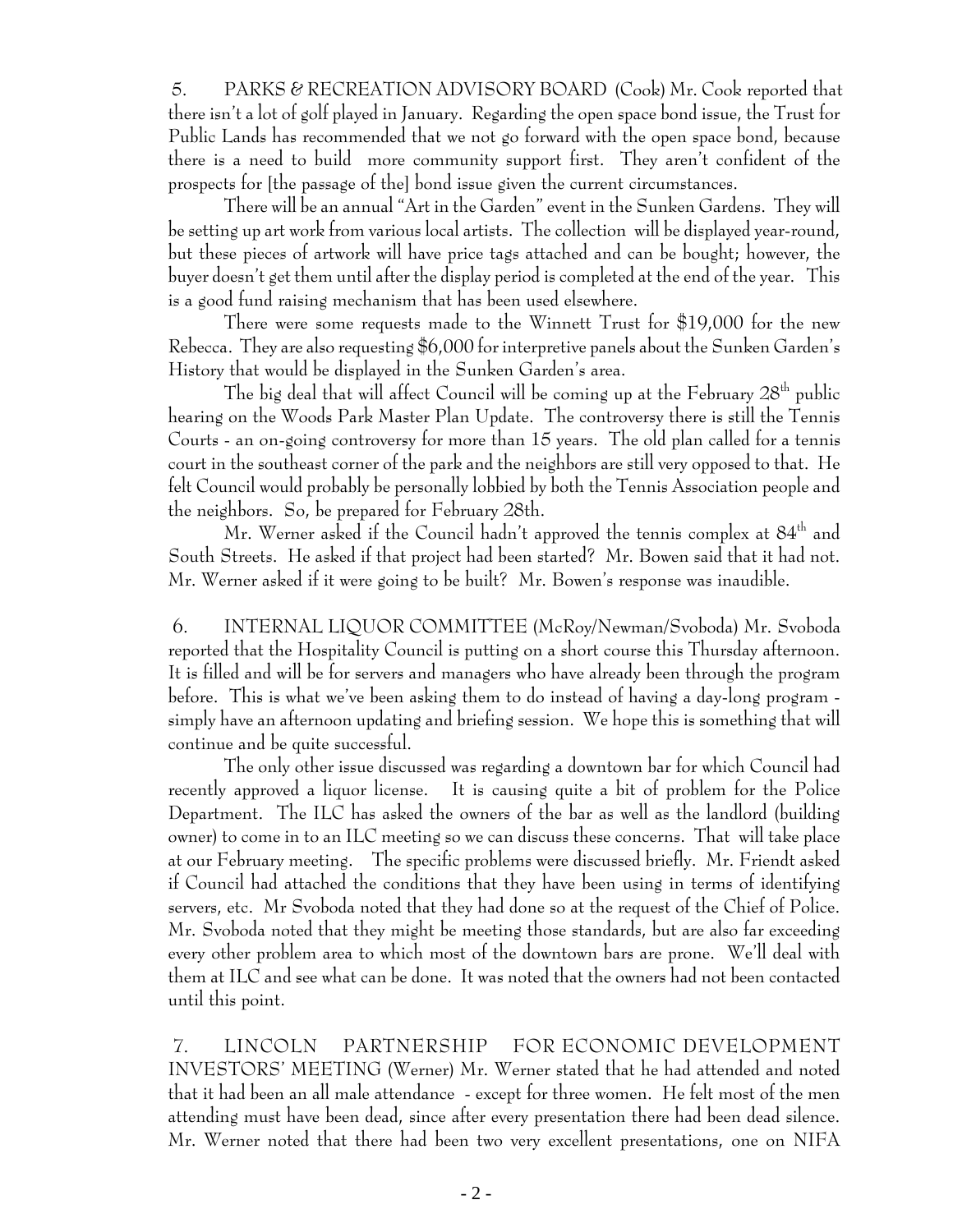financing; the other had been an excellent report on legislative updates - with dead silence after both presentations. The legislative update, made by Dave Landis, had covered incentives and some of the things being done legislatively. He had discussed LB775 and how it has become outdated. It is thirteen years old and there haven't been any changes to it. He had noted that there are other mechanisms that we should be using, but essentially can't afford. One of the things that Mr. Landis plans to move forward is legislation on training incentives - trying to get more job training into the State.

 8. COMMUNITY DEVELOPMENT TASK FORCE (Werner) Mr. Werner had not been able to attend - No Report.

 9. HOMELESS COALITION/CONTINUUM OF CARE (Newman) Ms. Newman reported that the Homeless Coalition had joined forces with the Continuum of Care group. These were groups that had met together years ago, then the Continuum broke away because they had become more involved with grant writing; but they've decided to join forces again. There will be meetings on either the  $3<sup>rd</sup>$  or the  $4<sup>th</sup>$  Friday of the month. She believed there had probably been 30-35 people in attendance at the meeting who were very interested in the low-income bus passes. They had also discussed some of the legislation going on that impacts their different agencies.

 OTHER MEETINGS - Ms. McRoy reported that she had gone to see the President Friday in Omaha. Council engaged in a brief discussion of seating and security involved with the Presidential visit.

**III. APPOINTMENTS/REAPPOINTMENTS -** Ms. Kielty passed out to Council a threemonth list of upcoming appointments. [See Attachment "A"]

**IV. REQUESTS OF COUNCIL FROM MAYOR** - Mr. Bowen passed out to Council and discussed briefly the attached listing of upcoming Unicameral Legislation with the City's position on each piece. [See Attachment "B"] Mr. Bowen answered questions Council Members had regarding several of the bills:

Mr. Cook asked for clarification as to the exact intent of LB639, asking if it meant we have funding coming forward soon? Mr. Bowen answered that this is actually a request that helps the City designate the corridor [inaudible]. This will be used for corridor protection that the State of Nebraska has for State highways. The beltway is not on the State Highway list yet, but as Stevens Creek begins to develop, we're going to need to make sure that there is some way to protect that corridor from being encroached upon on by developers.

In response to a question from Ms. McRoy, Mr. Bowen explained that the sales tax, whether it is on motor vehicles, boats or general sales tax all goes into Lincoln's General Fund, by City ordinance. It is not distinguished once it gets to us. Some cities do break the distribution down, but Lincoln does not. We do use it "correctly". When you tally up the sales tax revenues from motor vehicles collected in Lincoln, and compare it to what the Public Works Department receives from General Revenue, the dollars are very close. But you cannot trace it line-item from point A to point B through the General Fund. Mr. Werner noted that the City is not required to spend it specifically on roads, but we are spending it that way. Mr. Bowen stated that we are - in equivalent dollars...within a couple hundred thousand dollars out of approximately 4.8 million dollars received in motor vehicle sales tax revenue, and Public Works receives about 4.5+ million.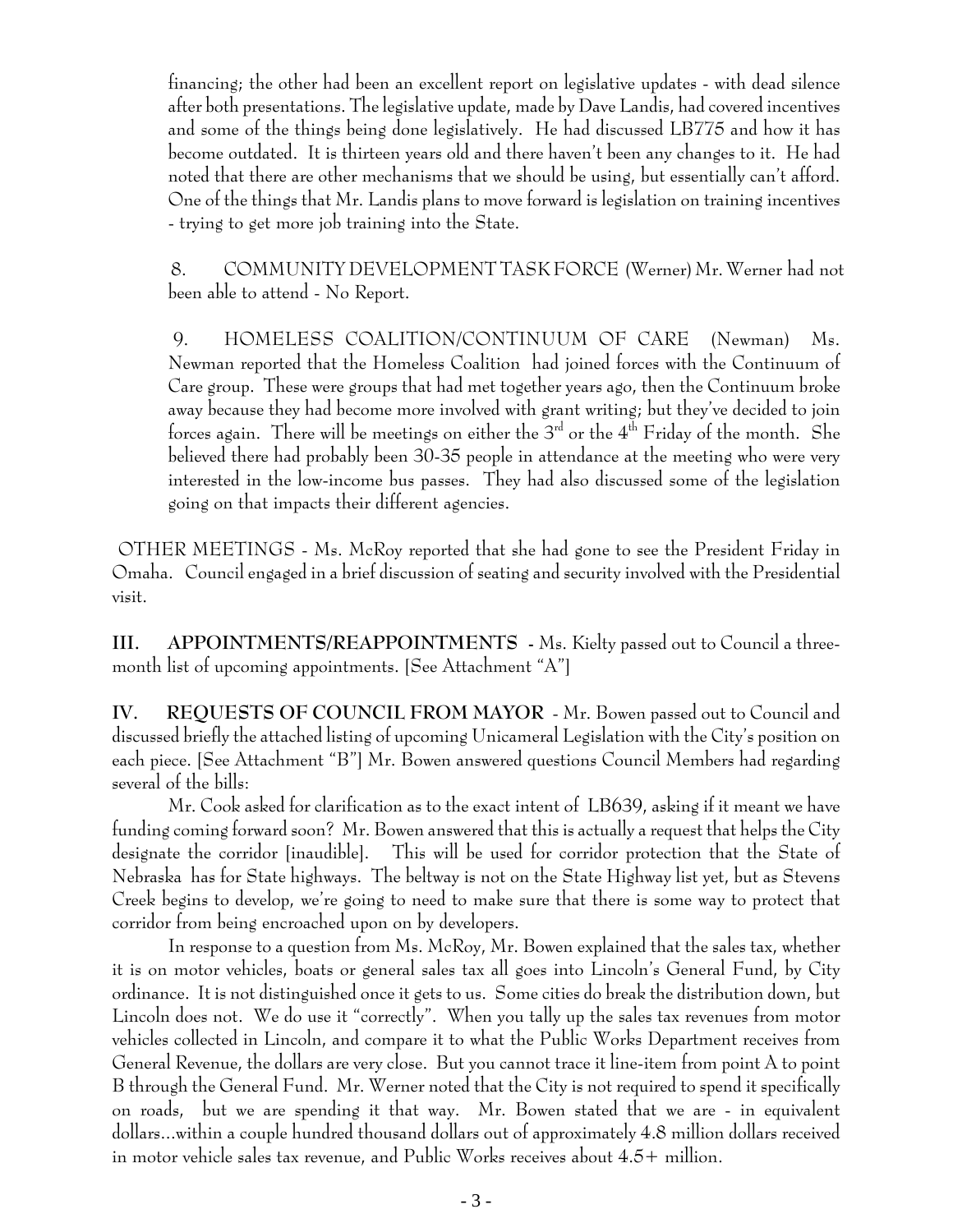Mr. Werner asked why that wasn't made a line-item in our budget - to reflect that so people would understand that this is actually happening. Mr. Bowen answered that they did make that point in the Revenue Committee - that Lincoln does use the funds for this purpose.

Mr. Werner commented that one of the positions the Chamber will be taking in the upcoming election will be that that money eventually be moved over to roads....over a five year period. If, in fact, it already is being designated for roads, then it would be nice to show that in the budget. Mr. Cook noted that that was the amount of the General Fund appropriation to Public Works, total....not to the road building portion, necessarily, but to the operations of Public Works in all areas. Mr. Bowen added that that was true, except for StarTran. Mr. Cook noted that was an important distinction.

Mr. Cook stated if, in fact, it becomes a mandate that a certain portion of sales tax revenues goes to road building, that is just a back door way of saying that we'll have to raise property taxes or cut the police department. Because there isn't enough money there which is to go solely to the road building and not to other functions of the Public Works or any other government function.

Mr. Werner recalled that this issue was brought up in the first SRT Committee and had been defeated. Mr. Bowen commented that it had been mentioned in the second SRT Committee also during the Community meetings held last spring and summer.

Mr. Cook asked about LR 25CA and what the intent of that legislation might be. Ms. Kielty answered that the Law Department had reviewed this and had determined that it is very ambiguous. However, what they're saying is that the State Legislature could make decisions as to what laws a city could pass that would be stronger than a State-wide law. This would be a Constitutional Amendment. Ms. Kielty had never supposed that this would be an issue to go to a vote of the people. Right now, the State has that authority, but apparently they want that authority spelled out in the State Constitution. Mr. Cook asked why we oppose it? Ms. Kielty answered that it is because Lincoln is a "home rule charter" city and would like the authority to pass our own laws. This discussion continued briefly with the notation that this bill might effect the City's smoking ban ordinance if the State passed a law that prevented local government entities from passing or adopting laws that are more stringent or restrictive than the State Law. There is no distinction as to what areas of legislation are covered, which means that flood plain issues would also be affected, as Mr. Werner noted.

## **V. MEETINGS/INVITATIONS** - Noted Without Significant Comment.

## **VI. MISCELLANEOUS** -

1. Discussion on The Community Forum Issue - (Requested by Terry Werner) Ms. Deane Finnegan, Executive Director of Leadership Lincoln, came forward to discuss the City's role in the upcoming Community Forum.

Ms. Finnegan reported that the process being used is a very structured one that was developed at Stanford University. It is a deliberative poll method of community conversation. It's been used very successfully in a number of communities around the nation - most notably in New Haven, Connecticut where they have solved the problems of over-crowding of prisons and underfunding of schools using this process.

The process requires a random selection of participants in the discussion, so we've been spending the last month calling and have most of the participants identified and lined up. They did take a pre-survey. The survey was to collect a base-line on the participants' knowledge and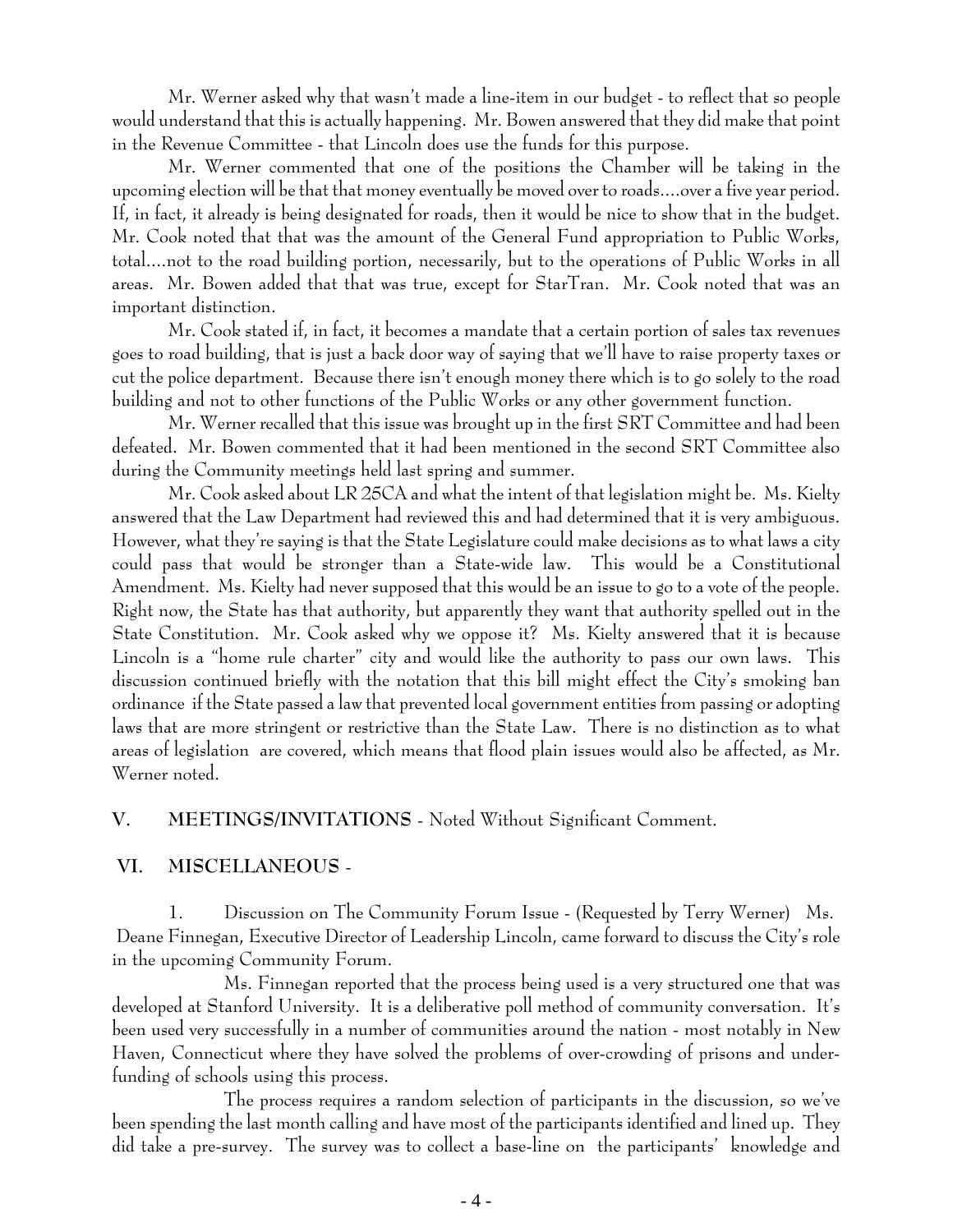support of issues like economic development, infrastructure, impact fees, jobs, and quality of life. All of these issues were explored with the group so we have a base-line poll from the participants.

On February  $24<sup>th</sup>$ , fifty to seventy-five citizens from across Lincoln will come together at Anderson Hall, which is the Journalism College. They will be divided into small groups and in those small groups they will have facilitators who will ask an over-riding question. That question is very broad - it is: "How can Lincoln maintain the qualities we treasure while creating a vital economy and good paying jobs for ourselves and our children"? The small groups will be asked to develop three to five questions for a group of panelists. These panelists will represent views across the [population spectrum]. They will be made up of individuals whose views bridge the gambit from "pro-growth", to "no-growth". We are identifying the panelists and have most of them lined up. The small groups will spend about two hours together formulating questions and discussing the issues, then the separate groups will come together for the next hour and a-half with the panel of experts.

We are being guided in the process somewhat by Dr. Cynthia Farrar who has lead the process in New Haven at least eleven times. She has been giving us good guidance. Ms. Finnegan invited each of the Council Members to attend and observe (she stressed it would only be in an observing capacity) the large group process. The small groups are closed to encourage open discussion, but we are inviting elected officials to come in and observe the large group. She thought it would be helpful to the elected officials because it may give them a reading on what the average citizen is thinking. She noted that there is no guarantee that they'll have all the information that elected officials might like them to have, but it would give officials a baseline to understand, maybe, where government may need to go. If, for example, the citizens are opposed to the Antelope Valley project, an option might be to find a way to sell the message in a different way to convince the citizens [of the benefits].

They will be brought back into small groups at the end of the night and another poll will be done. The research component is to see if the two extreme polar ends will move closer to the center. That is what we want people to do - move closer to the center, to begin making connections between services and taxes; between costs and what they have to do as citizens.

Ms. Finnegan noted that it is a fascinating process and they hope it will work. If it works and the results show what we think they will show, we'll be conducting a series of these over the next few years. There is national funding available and we sit in a pretty good position to get that national funding.

She again offered an invitation to the Council Members to attend. She noted that the meeting would be at  $7:00$  p.m. at Anderson Hall on Thursday, February  $24^{\text{th}}$ . She added that she would send Council Members a letter. She asked that if Members were planning on attending, to let her know so she could provide them with a parking pass. She noted that they would be inviting the County Commissioners and the School Board Members also.

Whether or not the attendance of the Council Members might skew the research results due to possible inhibitions on the part of the citizen participants was discussed. Ms. Finnegan stressed that the Council Members would be only a part of the large group as observers. She noted that they had discussed putting together a small group or two that would not be a part of the research and we would ask elected officials to participate in that small group. But the research component has to be very strictly controlled. There will be other interested citizens who are not part of the randomly selected groups, such as business leaders and representatives from the development community, who may want to come and participate in small group conversations at the same time; she was not opposed to this, if they have the room to do so at Anderson Hall. This group and the elected officials could participate in such small groups but it would not be a part of the research. Your questions would be put at the end of the citizen's question list directed to the panel.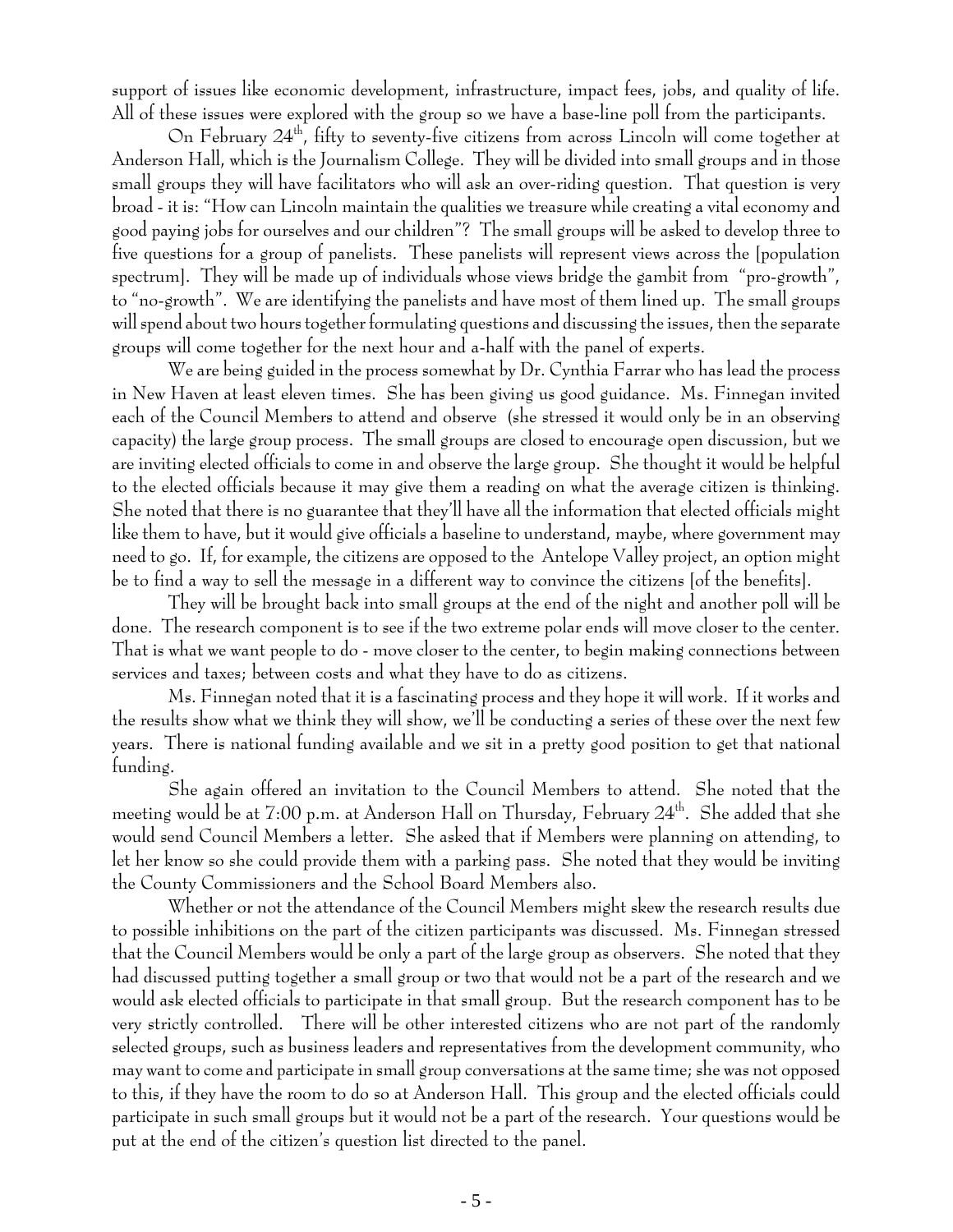Mr. Friendt noted that he appreciated the fact that the integrity of the research was being protected. He felt the elected officials and business community should have their meeting after the research is provided. It sounds as if someone might effect the conversation by our attendance.

Ms. Finnegan noted that when average citizens come together in small discussion groups, have received pre-reading and back ground information and are given a chance to discuss with their peers and with a panel of experts, they come away better educated, more informed and begin to move toward the center to try to find reasonable responses and no just "knee-jerk" responses. She noted that those who already have an opinion who aren't likely to change, throw the whole process off.

Mr. Friendt asked if experience wouldn't have shown that having elected officials show up and just observe doesn't add discomfort for the participants? Ms. Finnegan answered that it actually adds some validity. They are going to want to know what will be done with their thoughts. She stressed to Council Members that this is just preliminary - with an early, small group. Some issues may come out of this group on which we will want to move forward and hold large group discussions. They will need to have elected officials, those who are responsible for moving things forward, to at least hear what they're saying.

Ms. Finnegan stated, in answer to Mr. Werner's question about the size of the group, that it would be between 50-75 citizens; although the sample is about 100-120 individuals, usually with absences and weather, we anticipate from 50-75 participants.

Ms. McRoy, too, was concerned about the presences of elected officials skewing the discussion. Ms. Finnegan commented that they cannot control what the groups say, but we can control the exchanges from becoming an attack. She felt the facilitators are very good at their jobs and there will be some persons serving in a regulatory role to keep the process civil. She noted that these people involved are really just very interested citizens who are anxious to come together and be heard. Their opinions may range across the board, but this is an attempt to get people to a common center point and move them to begin to discuss issues in a civil way. Ms. Finnegan stated that Dr. Farrar believes that having elected officials in attendance at the large group would be a good thing to do.

Ms. Finnegan stated that she would send a letter with more details to Council Members this week. She thanked Council for giving her the opportunity to present this information to them. Mr. Werner noted that she would be back next week to discuss the Council Retreat restructuring plans. She indicated that she would send that report to Council Members for their review prior to next week's meeting.

## **VII. COUNCIL MEMBERS -**

**JON CAMP** - No Further Comments

#### **JONATHAN COOK** - No Further Comments

**GLENN FRIENDT** - Mr. Friendt asked when Council would take up the issue of the Mayor's recent veto [on Resolution A-83183 regarding the appeal of the Wachal Pet Health Center at 201 Capitol Beach Blvd from Arterial Street Impact Fees]. Mr. Roper stated that it could be addressed next Monday [February 14<sup>th</sup>]. Mr. Friendt wanted to be sure that that time-frame would still be within the guidelines. Mr. Werner asked if the motion has to be made today? Mr. Roper stated that it did not, explaining that the Charter says that when the Mayor vetoes legislation, the Council must take the matter up at its next regular meeting. Mr. Cook stated that today is the next